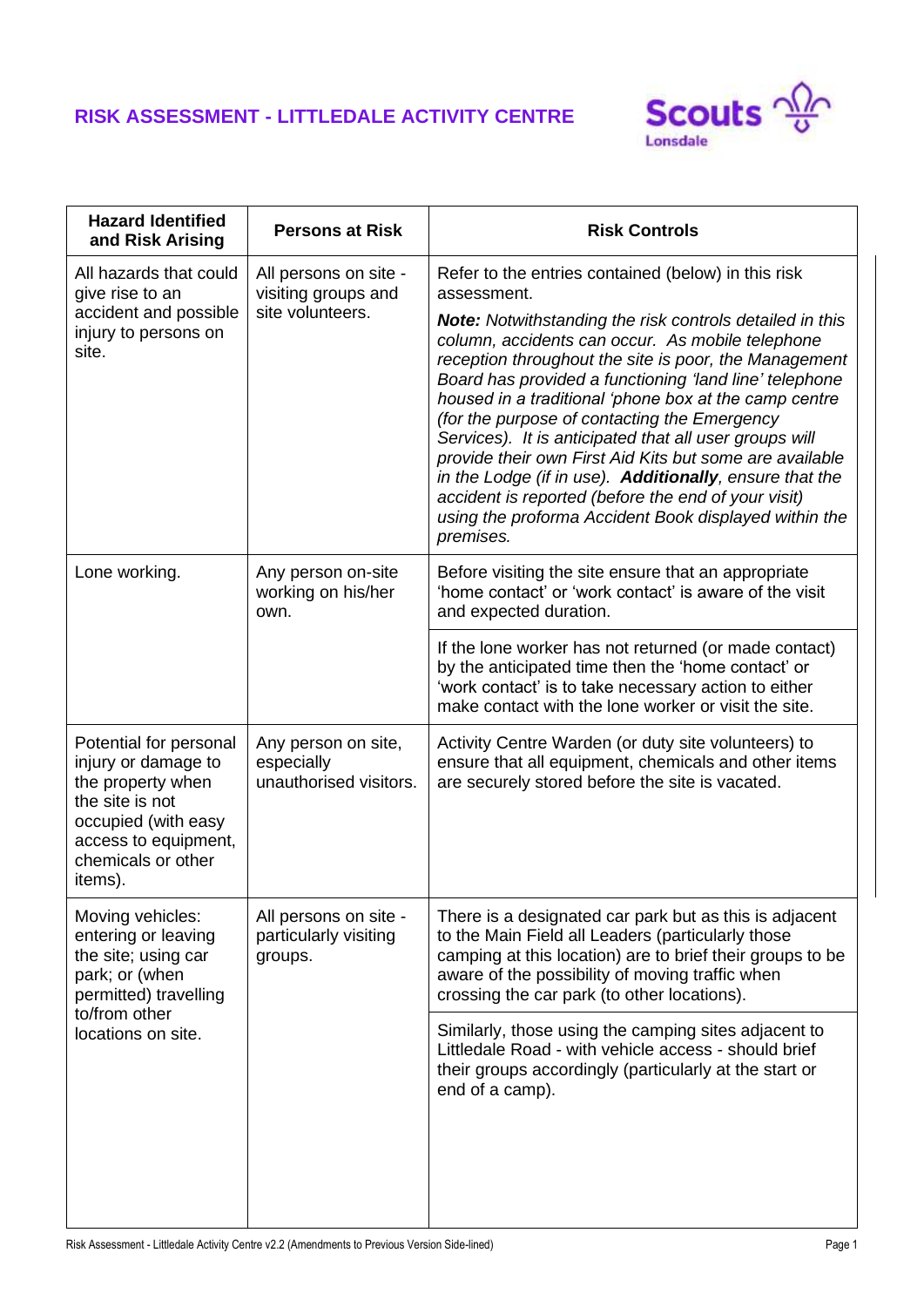| <b>Hazard Identified</b><br>and Risk Arising                                                      | <b>Persons at Risk</b>                                                                            | <b>Risk Controls</b>                                                                                                                                                                                                                                                                                                                                                                                  |
|---------------------------------------------------------------------------------------------------|---------------------------------------------------------------------------------------------------|-------------------------------------------------------------------------------------------------------------------------------------------------------------------------------------------------------------------------------------------------------------------------------------------------------------------------------------------------------------------------------------------------------|
| Slips, trips and falls.                                                                           | All persons on site -<br>particularly visiting<br>groups (especially<br>with younger<br>members). | By the very nature of the site there are areas of steep<br>or rough ground. Leaders are advised to define the<br>boundaries beyond which young people should not<br>venture (as is the case for Beaver Scouts and Cub<br>Scouts not going past the gate adjacent to the toilet<br>block on the main site without a Leader).                                                                           |
|                                                                                                   |                                                                                                   | During wet weather some areas - particularly rocks,<br>steps or sodden ground - may give rise to additional<br>hazards. Campers are to be advised to take care in<br>such situations.                                                                                                                                                                                                                 |
|                                                                                                   |                                                                                                   | There are areas to the North of the site with steep<br>ground and/or with close proximity to cliffs along the<br>side of Artle Beck. Leaders are advised to define the<br>boundaries in these areas: in particular to use only the<br>defined footpaths to the Archery Range and Assault<br>Course. In other instances, Leaders are to provide<br>appropriate supervision when crossing rough ground. |
|                                                                                                   |                                                                                                   | Likewise, those using the camp sites adjacent to<br>Littledale Road are to set the boundaries beyond<br>which young people should not venture. Guidance is<br>to be offered to those having to traverse rough/steep<br>ground in these areas.                                                                                                                                                         |
|                                                                                                   | Owners/users of<br>three permanent<br>buildings belonging<br>to separate Scout<br>Groups.         | Those using the three permanent buildings owned by<br>Scout Groups are to provide their own guidance to<br>young people and adults accessing these facilities.                                                                                                                                                                                                                                        |
| Moving water (Artle<br>Beck).                                                                     | All persons on site -<br>particularly visiting<br>groups (especially<br>with younger<br>members). | Leaders are responsible for briefing their groups and<br>setting boundaries. If any activities are planned in the<br>water the group should be briefed accordingly.<br>Leaders are responsible for making a dynamic risk<br>assessment of the river especially after heavy rainfall.                                                                                                                  |
| Flooding (lower fields)<br>close to Artle Beck).                                                  | All persons on site -<br>particularly visiting<br>groups.                                         | Leaders are responsible for maintaining a dynamic<br>risk assessment of the river especially after heavy<br>rainfall. If flooding is a possibility, provision will be<br>made to assist campers needing to move their<br>camping pitches (Activity Centre Warden).                                                                                                                                    |
| Moving water<br>(waterfalls and fast<br>flowing streams) -<br>especially after heavy<br>rainfall. | All persons on site -<br>particularly visiting<br>groups (especially<br>with younger<br>members). | Leaders are responsible for briefing their groups and<br>setting boundaries.                                                                                                                                                                                                                                                                                                                          |
| Static water.                                                                                     | All persons on site -<br>particularly visiting<br>groups.                                         | Leaders are responsible for briefing their group,<br>setting boundaries, etc, in relation to the two brick<br>'tanks' in the proximity of the upper toilet block.                                                                                                                                                                                                                                     |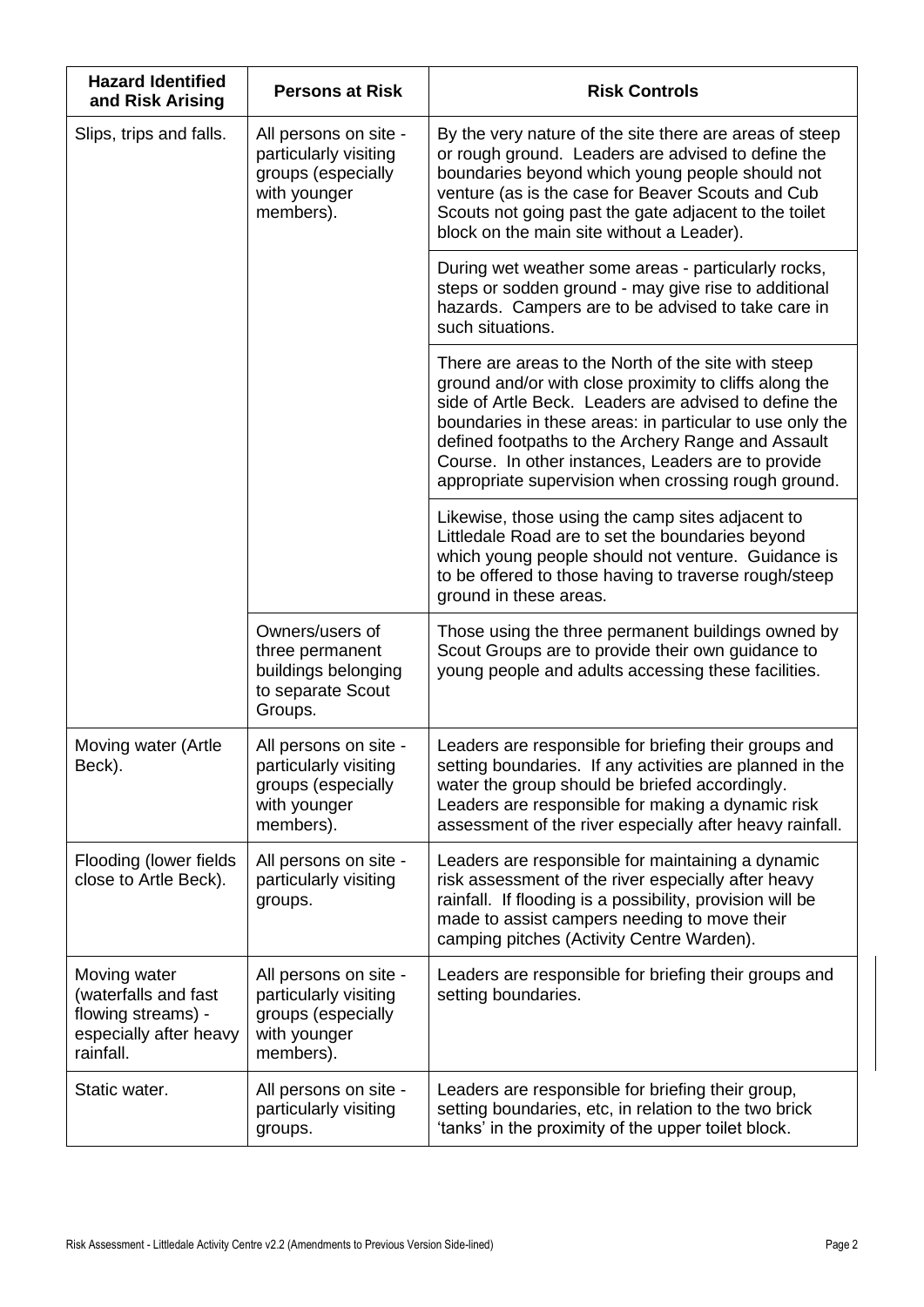| <b>Hazard Identified</b><br>and Risk Arising                                                          | <b>Persons at Risk</b>                                           | <b>Risk Controls</b>                                                                                                                                                                                                                                                                                   |
|-------------------------------------------------------------------------------------------------------|------------------------------------------------------------------|--------------------------------------------------------------------------------------------------------------------------------------------------------------------------------------------------------------------------------------------------------------------------------------------------------|
| Site equipment: tools,<br>grass cutters, gas<br>tank, other plant, etc.                               | All persons on site -<br>particularly visiting<br>groups.        | Any tools, machinery or plant considered to be<br>potentially dangerous are to be kept locked away -<br>inaccessible to visitors. The Activity Centre Warden<br>will ensure all items are appropriately stored; no<br>equipment is to be left unattended.                                              |
|                                                                                                       |                                                                  | Any substances that are regarded as hazardous to<br>health [when used] are to be kept to a minimum;<br>stored securely; and used in accordance with<br>accepted procedures.                                                                                                                            |
|                                                                                                       |                                                                  | The Activity Centre Warden is to provide working<br>parties/site volunteers with appropriate training /<br>supervision before using tools / machinery /<br>chemicals, etc.                                                                                                                             |
|                                                                                                       |                                                                  | In those instances where training is a prerequisite to<br>operate equipment: all volunteers using such<br>equipment are to be up to date with the necessary,<br>specified training.                                                                                                                    |
|                                                                                                       |                                                                  | As appropriate, the correct personal protective<br>equipment (PPE) is to be provided/worn.                                                                                                                                                                                                             |
|                                                                                                       |                                                                  | Leaders are to remind their groups of the danger of<br>'investigating' any plant, fittings and fixtures.                                                                                                                                                                                               |
| Electrical and gas<br>installations.                                                                  | All persons on site -<br>visiting groups and<br>site volunteers. | Any faults or problems are to be reported to the duty<br>warden.                                                                                                                                                                                                                                       |
|                                                                                                       |                                                                  | Repairs or alterations/additions to electrical circuits or<br>gas installations are to be carried out only by<br>tradespeople registered/certified by the appropriate<br>body/organisation.                                                                                                            |
|                                                                                                       |                                                                  | All electrical and gas appliances are to be used for<br>their correct purpose. If in doubt about operating<br>procedures contact the duty warden.                                                                                                                                                      |
|                                                                                                       |                                                                  | In particular, the Lodge cooker is to be used with<br>appropriate ventilation to the kitchen (extractor hood<br>fan switched on plus additional ventilation by opening<br>the kitchen window/external door).                                                                                           |
| Asbestos (used in<br>building construction)<br>- with the possibility<br>of developing<br>asbestosis. | All persons using the<br>Lodge.                                  | A survey would indicate that there may be a limited<br>use of asbestos sheeting in the Lodge but it is<br>considered that the risks are very low if the material is<br>left undisturbed. The Activity Centre Warden is to be<br>consulted before any construction work is carried-out<br>in the Lodge. |
| Legionella bacteria -<br>with the possibility of<br>contracting<br>Legionella Disease                 | All persons using<br>water drawn on-site                         | In view of the limited storage of water on site and the<br>ambient temperatures, conditions are not favourable<br>for any bacteria to multiply.                                                                                                                                                        |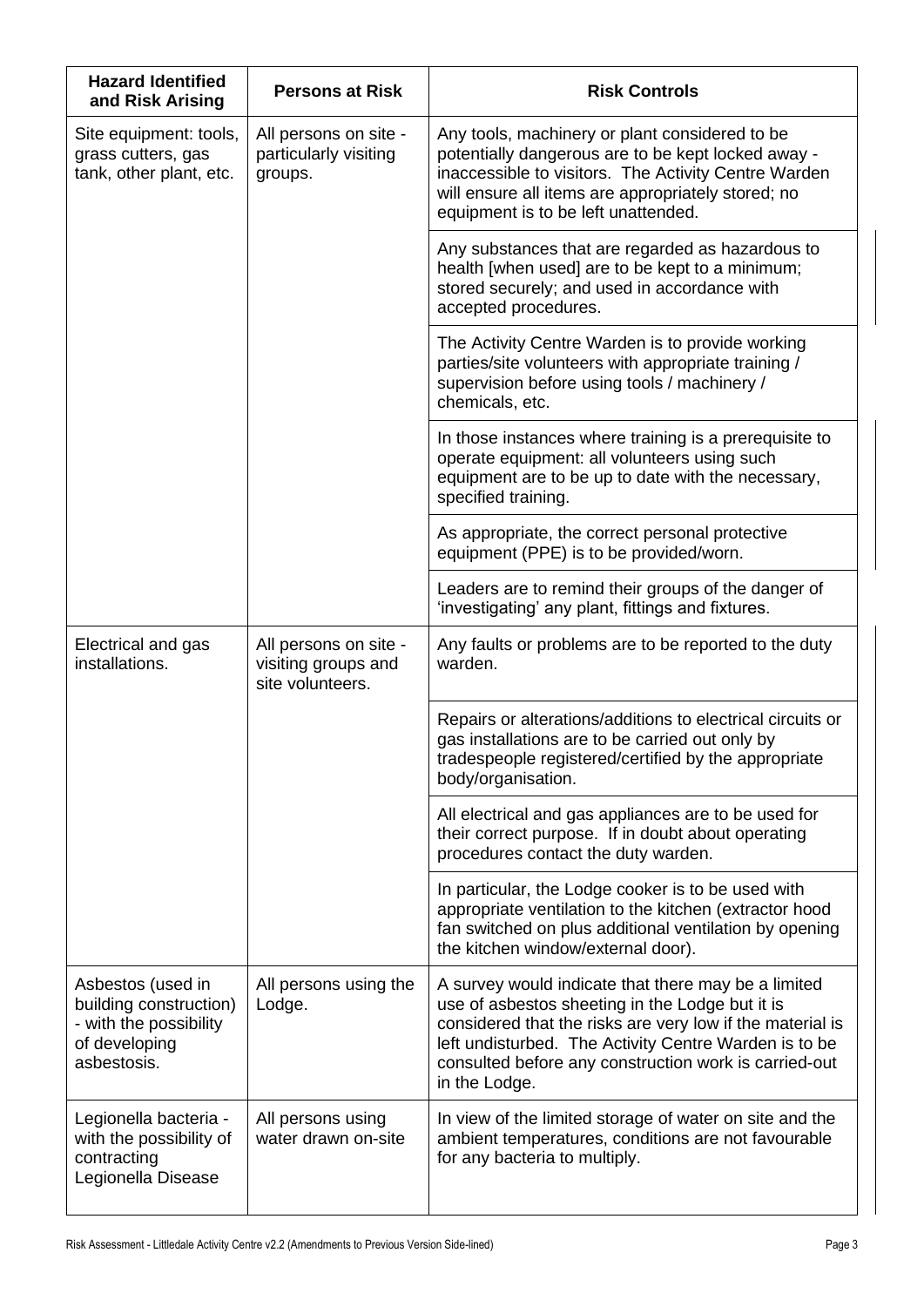| <b>Hazard Identified</b><br>and Risk Arising                                                          | <b>Persons at Risk</b>                                                                                                 | <b>Risk Controls</b>                                                                                                                                                                                                                                                                |
|-------------------------------------------------------------------------------------------------------|------------------------------------------------------------------------------------------------------------------------|-------------------------------------------------------------------------------------------------------------------------------------------------------------------------------------------------------------------------------------------------------------------------------------|
| Legionella bacteria -<br>with the possibility of<br>contracting<br>Legionella Disease<br>(continued). |                                                                                                                        | Additionally, when not in use, the temperature of any<br>stored water will rapidly fall to conditions not<br>favourable for any bacteria to multiply.                                                                                                                               |
|                                                                                                       |                                                                                                                        | A survey would indicate that water cannot stagnate<br>anywhere in the system (but as a precaution it would<br>be sensible to consider running cold water for a short<br>period before use at the start of a visit, especially in<br>the Lodge).                                     |
|                                                                                                       |                                                                                                                        | Although unlikely, water droplets from showers is the<br>possible mechanism for the dispersal of any bacteria<br>(but as a precaution it would be sensible to consider<br>running hot water for a short period before use).                                                         |
| Bunk beds.                                                                                            | All users of the<br>Lodge.                                                                                             | Centre staff to carry-out a regular safety review (both<br>to identify any possibility that users can slip/slide from<br>bunks and to check the rigidity of construction of the<br>beds).                                                                                           |
|                                                                                                       |                                                                                                                        | Leaders are to brief their group that games and the<br>like are not appropriate activities any bedroom                                                                                                                                                                              |
| Installed activity<br>facilities.                                                                     | All persons on site.                                                                                                   | Leaders are to brief their groups that the facilities<br>(assault course, archery range and rifle range) are<br>out-of-bounds unless taking part in a programmed<br>activity under the control of an authorised instructor.                                                         |
| Trees.                                                                                                | All persons on site -<br>particularly visiting<br>groups.                                                              | The site will be inspected periodically for any<br>dangerous trees by the Activity Centre Warden and<br>expert advice sought, if required; remedial action will<br>be taken as necessary.                                                                                           |
|                                                                                                       |                                                                                                                        | Some areas of the site may not be appropriate for<br>camping in high winds. A dynamic risk assessment is<br>to be maintained and campers moved if necessary.                                                                                                                        |
|                                                                                                       |                                                                                                                        | Leaders are responsible for briefing their groups and<br>setting boundaries in relation to tree climbing.                                                                                                                                                                           |
| Natural environment.                                                                                  | All persons on site -<br>particularly visiting<br>groups.                                                              | In addition to the hazards identified above, Leaders<br>should brief their group accordingly in relation to<br>insect stings/bites, nettle stings, toxic plants and the<br>like.                                                                                                    |
| Ticks - with the<br>possibility of<br>contracting Lyme<br><b>Disease</b>                              | All persons on site -<br>especially those<br>passing through<br>moist areas with<br>dense vegetation or<br>long grass. | Preferably stay to paths and stay out of deep<br>vegetation: wear long-sleeved garments and long<br>trousers. Everyone should inspect themselves after<br>such activities - removing any ticks by the<br>recommended method. Further guidance is available<br>on www.scouts.org.uk. |
| Fire.                                                                                                 | All persons on site -<br>particularly visiting<br>groups.                                                              | Separate guidance will be provided in relation to the<br>occupation of any permanent building: emergency<br>exits, alarm systems, emergency lighting, kitchen<br>procedures, etc.                                                                                                   |